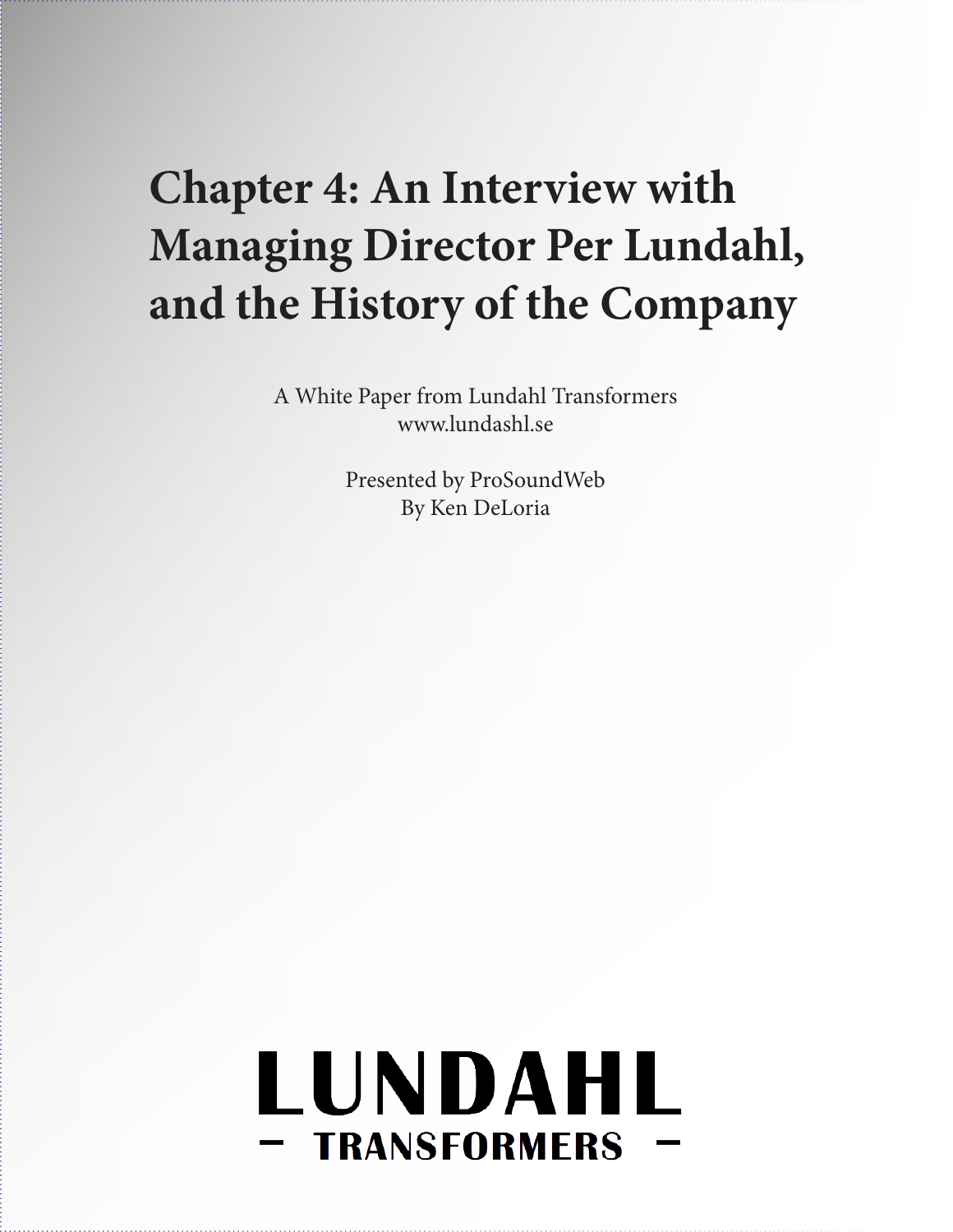Lundahl Transformers is an extraordinary and unusual manufacturing company that originated in the basement of a house near the city of Stockholm in 1958. Founded by Lars Lundahl and his wife Gunnel some 55 years ago, the company has become a leader in the field of high-quality audio transformers. Lundahl products are used the world over in pro-audio and audiophile sound equipment, consistently garnering acclaim in applications that range from ribbon microphones, to preamps, to exotic audiophile vacuum tube amplifiers.

In 1940 at the age of 12, Lars Lundahl had already developed a keen interest in electronics. He was in the process of building his first radio receiver, but with World War II underway, electronic parts were difficult or impossible to find. Undaunted, young Lars developed workarounds that demanded unconventional ways of solving problems, and just two years later, he was working (part time, of course) as a repair person in a radio shop, receiving payment in the form of electrical components. This formative period, when inventiveness made up for parts availability, had great impact on the man who would spark an irreversible change in the transformer industry.

Fast forward to 1958. Lars now has an engineering degree under his belt, along with several years of professional experience. His theoretical and practical knowledge has made him acutely aware that most commercially available transformers, of that time, were of sub-optimal quality. Not one to mince words, "rubbish" was a term he freely used when describing market offerings of that era.

In response, he and Gunnel began their company in the basement of their home, literally building their lives around their passionate endeavor. As the company grew, the family eventually moved to Norrtälje, a small coastal town about 70 km north of Stockholm, in pursuit of quality of life away from the bustle of the big city.

Lars and Gunnel built a factory dedicated to manufacturing transformers, and a few years later, they added an apartment big enough for themselves and their four children. One of those children, Per Lundhal, is now the Managing Director of the present day company. The unusual approach of using a residential environment for a factory (or vice versa depending how you look at it) would prove to echo other unusual methods that the company would come to employ, in its mission to manufacture products that perform to the highest possible level.

As the business grew, extensions to the building were added as needed, including a third floor for additional manufacturing capacity. In the present day, a large commercial elevator provides access from the top floor to the bottom, while spiral staircases remain in place for practical usage, and as a nostalgic reminder of the company's earlier years.

I met with Per Lundahl at company headquarters in Norrtälje, and was given an extensive tour of the facililty, which was absolutely fascinating (see Chapter 3 to learn more). Nearly every machine used in the manufacturing process has been designed and built by the Lundahl staff. For example, the winding equipment that's pivotal to manufacturing Lundahl transformers simply *Per Lundahl in his company's manufacturing facility.*

Chapter 4: An Interview with Managing Director Per Lundahl, and the History of the Company





Page 2 of 5 www.lundahl.se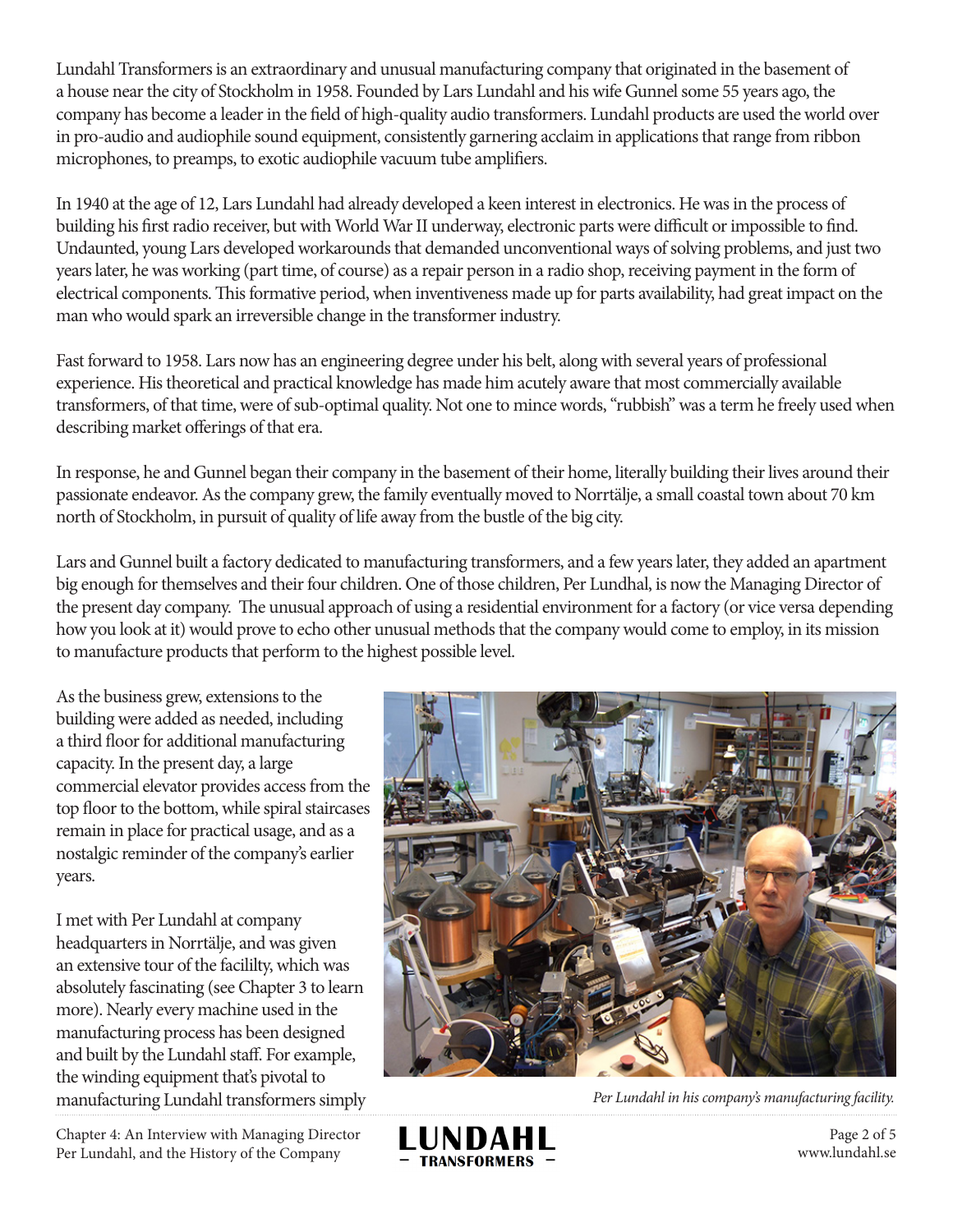cannot be purchased, so it must be designed and built by the company from the ground up. This unique manufacturing methodology is both the basis, and the key, to the superior sonic quality of the products.

During my visit, Per and I cloistered ourselves in a meeting room where he spoke thoughtfully and at length about how the company came into being, and what it represents to its worldwide customer base in today's marketplace. I found his knowledge of the electrical, mechanical, and magnetic properties of precision audio transformers to be profound.

# **Ken DeLoria: Would you elaborate further on your parents and the origins of the company?**

Per Lundahl: My father was the "great inventor" (spoken wryly). Before starting the company, he worked for AGA in the development laboratory. AGA was a large Swedish gas company that sought to become an electronics manufacturer. During his time there, he concluded that the world really needed high-grade transformers. Nothing of good quality was available at that time in Sweden. And unlike vacuum tubes, for example, a transformer factory could be started on a small scale. So that's what he did.

Together with my mother, who handled administration, they created Lundahl Transformers. My mother and father probably didn't understand what each other did every day, but they managed to work things out very well, capitalizing on their individual strengths.

# **I understand how vacuum tubes would take significant resources but specifically, why did he choose transformers instead of, say, potentiometers?**

My father was fascinated with transformers, which at that time – and today still are – rather complicated components that require careful scrutiny if they're to be maximally optimized. He was not looking for an easy ride.

# **Who were the original customers?**

AGA, where he remained working during the early days of the transformer company, began to manufacture televisions and radios. It was the birth of the stereo era, and a thought at that time was to use the television receiver as one channel of the stereo signal, and a radio for the other. The television needed a transformer to isolate the high voltages for safety, so AGA became his first customer.

I was about five or six years old, but I remember it clearly. The basement of our house, including a built-in garage, was filled with transformer winding machines, a lathe, and a milling machine for production development, plus vacuumpressure systems for impregnating and curing. In addition to AGA, Swedish Defense and Swedish Radio were also important early customers.

# **What were the various phases of expansion that led to your present-day facility?**

It was originally constructed in 1963, with five later expansions. The third level was the largest increase in area. The roof started leaking so instead of just fixing the roof, we added an entirely new level. Personally though, I like the idea of "the North Wing," which further increased our size and capacity. We were manufacturing a lot of product as the North Wing was completed. Unfortunately, soon afterwards, the market began to decrease as a recession set in.

# **When – and why - did you switch from conventional bobbin-style designs to your present proprietary methods?**

Early on, my father had the idea that he should combine manufacturing with a good tool shop, to not be channeled into

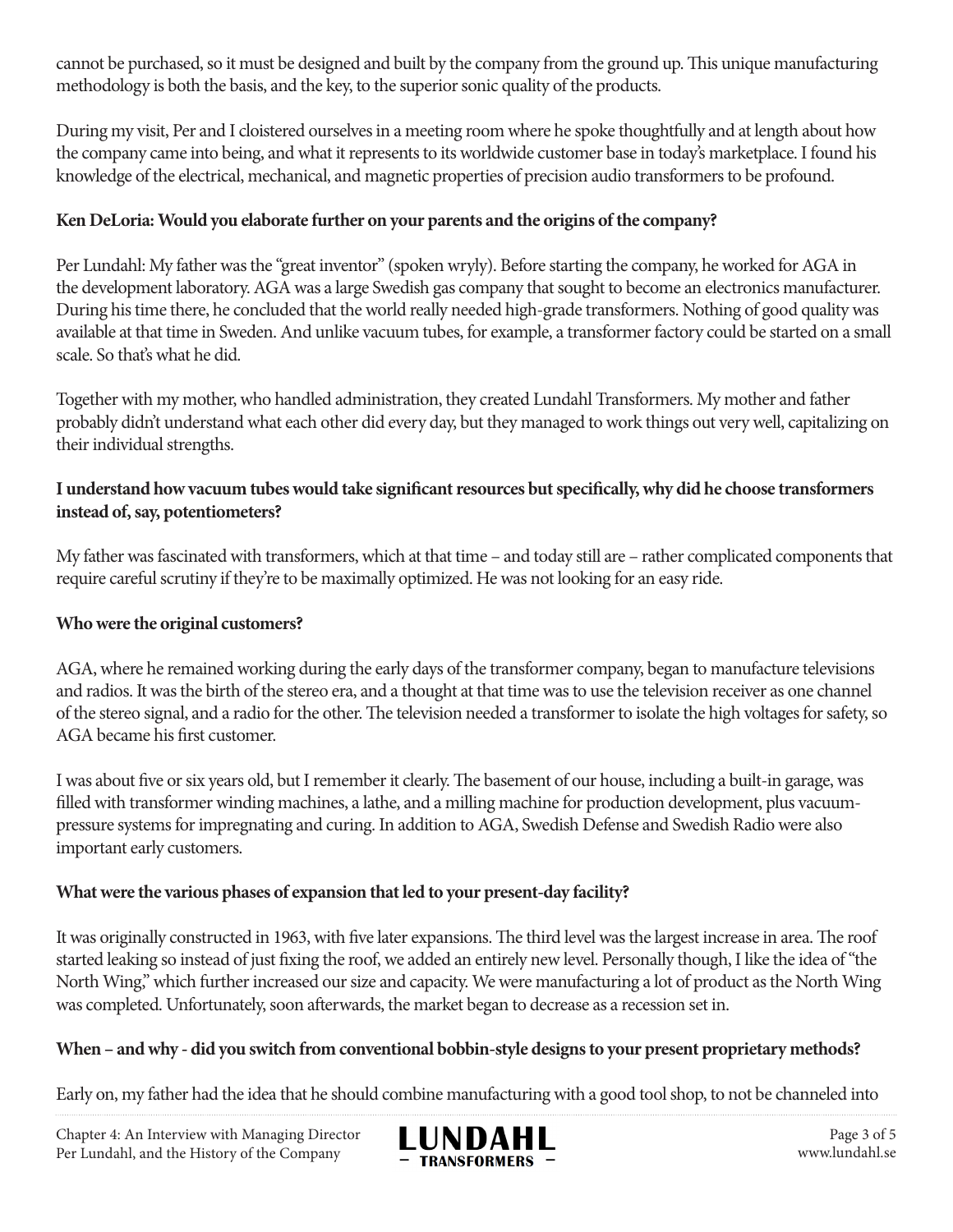purchasing the standard machinery that other transformer manufacturers were limited to. He started by modifying conventional designs and that concept went much further to creating the machinery that makes our products unique in all the world.

We wind our coils using a "stick method" instead of the conventional bobbins that other manufacturers use. The advantages are better electrical characteristics and more useful sizes and shapes for fitting our transformers into products, especially diminutive ones such as microphones.

### **I've seen the many different machines that you've designed and built. They appear to be uniquely irreplaceable.**

Yes, of course. And that's why we don't purchase them from outside vendors. We build them in-house so that we can build more as needed, repair any that break down, and refine our proprietary designs and manufacturing processes on an ongoing basis.

#### **Let's talk about how you design new transformer models.**

New designs are based largely on requests from customers. We first ask them to try models that we already have in place that match as closely as possible to what they require. But there are times when we need to change the turns-ratio, alter level capability, change physical size, or work with other parameters to meet a customer's specific needs. Sometimes it's a simple adjustment; sometimes it requires all new tooling, which we can readily do.

#### **How many models of transformers do you currently produce?**

In our standard pro audio range, there are about 70 models that we keep in stock. In our audiophile range, about the same number.

#### **Do you anticipate any significant changes in materials or techniques in the future? Or are materials and processes mostly stable at this time?**

Largely they are stable. We use industrial copper for most of our windings and mu-metal nickel cores. Mu-metal is both linear and highly repeatable from one manufactured unit to another. We do get requests for oxygen-free copper wire, silver wire, and amorphous cores, usually in the audiophile side of our business, and we are well equipped to accommodate these specialized needs for our customers.

As for manufacturing processes, we have finely honed our methods and our approach through decades of development, but we seek to always make improvements in every area that we can.

#### **How does an amorphous core differ from a mu-metal core?**

Metal is crystalline (when solid) with a highly ordered arrangement of atoms. Amorphous metals are non-crystalline, with a glass-like structure. But while glass is an insulator, amorphous metals are electrically conductive. There are many opinions about how each material affects the sound. We let our customers make their own determinations, and we build for them what they want.

**How did you become personally involved with the company, other than the obvious connection through your family? Was this something you always wanted to do from an early age?**



Page 4 of 5 www.lundahl.se